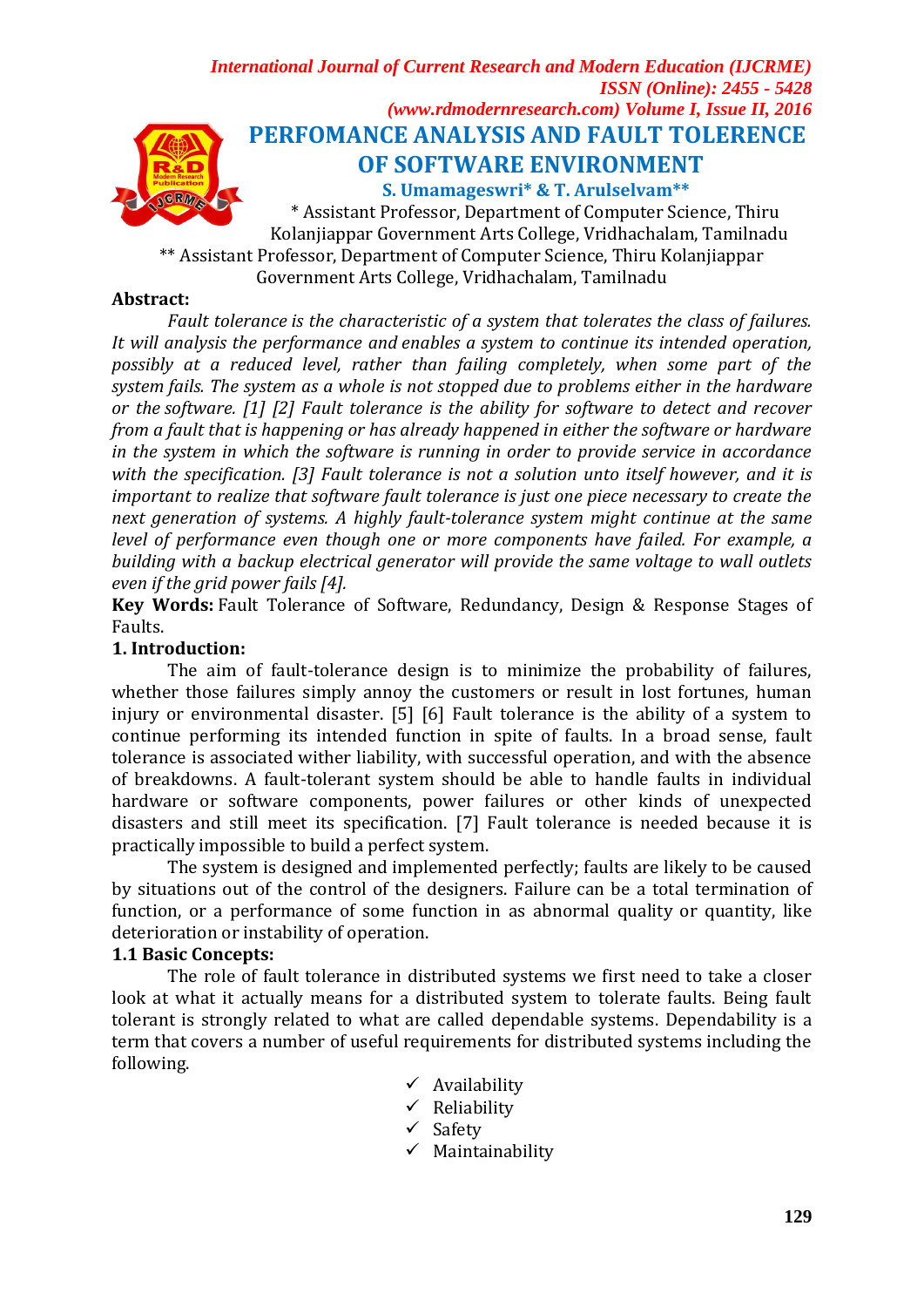*(www.rdmodernresearch.com) Volume I, Issue II, 2016*

**Availability** [8] [9] is defined as the property that a system is ready to be used immediately. In general, it refers to the probability that the system is operating correctly at any given moment and is available to perform its functions on behalf of its users. In other words, a highly available system is one that will most likely be working at a given instant in time.

**Reliability** [8] [9] refers to the property that a system can run continuously without failure. In contrast to availability, reliability is defined in terms of a time interval instead of an instant in time. A highly reliable system is one that will most likely continue to work without interruption during a relatively long period of time. This is a slight but important difference when compared to availability. If a system goes down on average for one, seemingly random millisecond every hour, it has an availability of more than 99.9999 percent, but is still unreliable. Similarly, a system that never crashes but is shut down for two specific weeks every August has high reliability but only 96 percent availability. The two are not the same.

**Safety** [8] [9] refers to the situation that when a system temporarily fails to operate correctly, no catastrophic event happens. For example, many process-control systems, such as those used for controlling nuclear power plants or sending people into space, are required to provide a high degree of safety. If such control systems temporarily fail for only a very brief moment, the effects could be disastrous. Many examples from the past (and probably many more yet to come) show how hard it is to build safe systems.

Finally, **maintainability** [8] [9] refers to how easily a failed system can be repaired. A highly maintainable system may also show a high degree of availability, especially if failures can be detected and repaired automatically.

#### **2. Origins of Faults:**

Failures are caused by errors and errors are caused by faults. Faults are, in turn, caused by numerous problems occurring at specification, implementation, and fabrication stages of the design process [10] [11].

We can classify the sources of faults into four groups:

- $\checkmark$  incorrect specification
	- $\checkmark$  incorrect implementation
	- $\checkmark$  fabrication defects
	- $\checkmark$  External factors.

Incorrect specification results from incorrect algorithms, architectures, or requirements. Faults caused by incorrect specifications are usually called specification faults.

Faults due to incorrect implementation, usually referred to as design faults, occur when the system implementation does not adequately implement the specification.

A source of faults in hardware is component defects [12]. These include manufacturing imperfections, random device defects and components wear-outs. Fabrication defects were the primary reason for applying fault-tolerance techniques to early computing systems, due to the low reliability of components.

Fourth causes of faults are external factors, which arise from outside the system boundary, the environment, the user or the operator.

#### **3. Classification of Fault:**

Generally Faults can be classified into one of three categories [13] [14]:

**Transient Faults**: these occur once and then disappear. For example, a network message transmission times out but works fine when attempted a second time.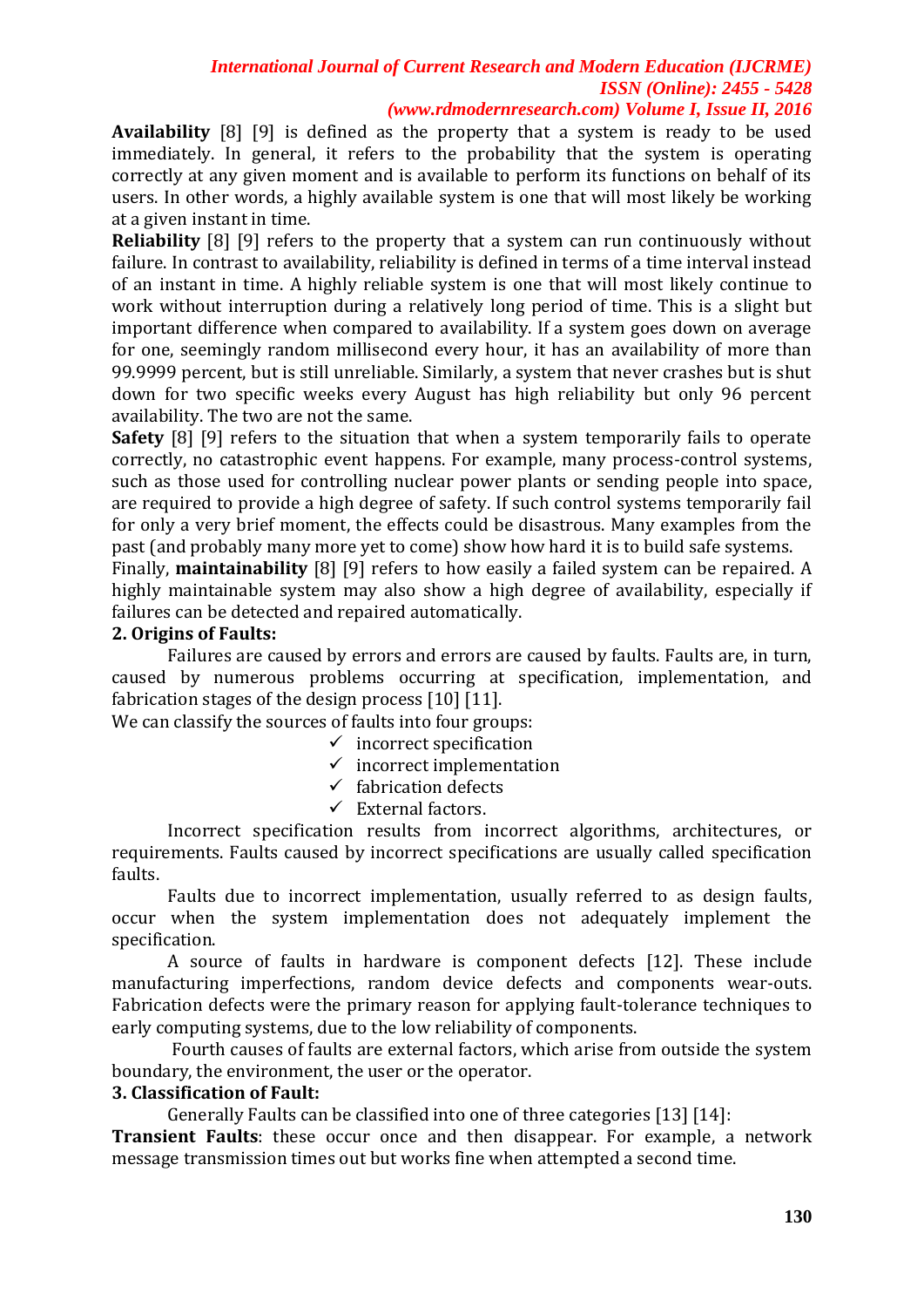*(www.rdmodernresearch.com) Volume I, Issue II, 2016*

**Intermittent Faults**: these are the most annoying of component faults. This fault is characterized by a fault occurring, then vanishing again, then occurring An example of this kind of fault is a loose connection.

**Permanent Faults**: this fault is persistent: it continues to exist until the faulty component is repaired or replaced. Examples of this fault are disk head crashes, software bugs, and burnt-out hardware.

### **4. Fault Tolerance and Redundancy:**

There are various approaches to achieve fault-tolerance. Common to all these approaches is a certain amount of redundancy. For our purposes, [15] *redundancy* is the provision of functional capabilities that would be unnecessary in a fault free environment.

Two kinds of redundancy are possible:

 $\checkmark$  Time Redundancy

 $\checkmark$  Space Redundancy

Time Redundancy the timing of the system is such, that if certain tasks have to be rerun and recovery operations have to be performed, system requirements are still fulfilled.

Space Redundancy provides additional components, functions, or data items that are unnecessary for a fault-free operation. Space redundancy is further classified into Hardware, Software and Information Redundancy depending on the type of redundant resources added to the system.

**Hardware Redundancy:** [16] [17] the system is provided with far more hardware than needed for basic functionality. Hardware redundancy is the use of additional hardware to compensate for failures:

- $\checkmark$  Fault detection, correction, and masking, multiple hardware units are assigned to the same task in parallel and their results compared.
	- o Detection: if one or more (but not all) units are faulty, this shows up as a disagreement in the results (even byzantine faults can be detected).
	- o Correction and masking: if only a minority of the units is faulty, and a majority of the units produce the same output, the majority result can be used to correct and mask the failure.
- $\checkmark$  Replacement of malfunctioning units: correction and masking are short-term measures. In order to restore the initial performance and degree of faulttolerance, the faulty unit has to be replaced.

Hardware redundancy is a fundamental technique to provide fault-tolerance in safetycritical distributed systems: aerospace applications, automotive applications, medical equipment, some parts of telecommunications equipment, nuclear centers, military equipment, etc.

**Software Redundancy:** [18] the system is provided with different software versions:

- $\checkmark$  Results produced by different versions are compared;
- $\checkmark$  When one version fails another one can take over.

There are several aspects which make software very different from hardware in the context of redundancy: A software fault is always caused by a mistake in specification or by a bug. (a design error).

- $\checkmark$  No software faults are produced by manufacturing, aging, stress, or environment.
- $\checkmark$  Different copies of identical software always produce the same behavior for identical inputs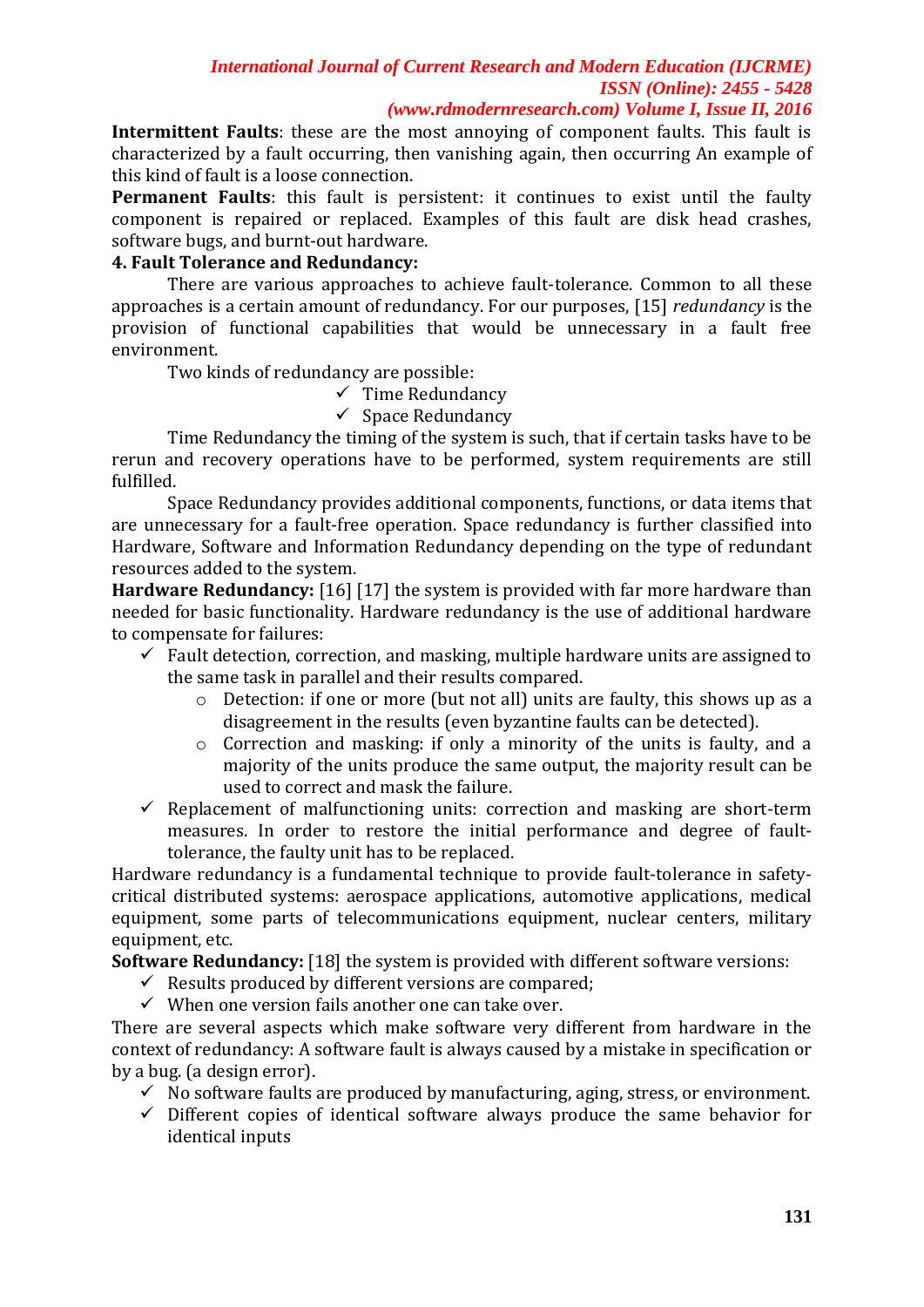*(www.rdmodernresearch.com) Volume I, Issue II, 2016*

**Information Redundancy:** data are coded in such a way that a certain number of bit errors can be detected and, possibly, corrected (parity coding, checksum codes, cyclic codes).

### **5. Techniques for Fault Tolerance in Software:**

Faults in software are divided into three main categories [6]:

**Fault Avoidance/Prevention:** This include design methodologies which attempt to make software provably fault-free. Fault avoidance or prevention techniques are dependability enhancing techniques [11] employed during software development to reduce the number of faults introduced during construction. These avoidance, or prevention, techniques may address, for example, system requirements and specifications, software design methods, reusability, or formal methods. Fault avoidance techniques contribute to system dependability through rigorous specification of system requirements, use of structured design and programming methods, use of formal methods with mathematically tractable languages and tools, and software reusability.

**Fault Removal:** These methods aim to remove faults after the development stage is completed. This is done by exhaustive and rigorous testing of the final product.

**Fault Tolerance:** This method makes the assumption that the system has unavoidable and undetectable faults and aims to make provisions for the system to operate correctly even in the presence of faults.

- **Software fault tolerance is basically divided into two groups**: [19] [20] single version and multi version software techniques. Single version techniques are concerned with single software by adding several types of mechanisms during the design phase, with a goal to detect, contain, and handle errors. Multi-version fault tolerance techniques use multiple versions of the same software in a structured way to ensure that design faults in one version do not cause system failure.
- **Single Version Software Fault Tolerance Techniques:** Single-version fault tolerance is based on the use of redundancy applied to a single version of a piece of software to detect and recover from faults. Among others, single-version software fault tolerance techniques include considerations of program structure and actions, error detection, exception handling, checkpoint and restart, process pairs, and data diversity. For [7] single-version software, there are few recovery mechanisms. The most useful mechanism is the checkpoint and restart mechanism. A restart or backward error recovery has the advantage of being independent of the damage caused by a fault, applicable to unanticipated faults, general enough to be used at multiple levels in a system, and conceptually simple. There are two types of restart recovery: static and dynamic. A static restart recovery is based on returning the module of software to a predetermined state. This can be a direct return to the initial reset state, or to one of a set of possible states. The selection is based on the operational situation at the moment the error detection occurred. Dynamic restart uses dynamically created checkpoints that are snapshots of the state at various points during the processing. Checkpoints can be created at fixed intervals or at particular points during the computation, determined by an optimization rule.
- **Multi-Version Software Fault Tolerance Techniques:** [22] Design diverse techniques are used in a multiple variant software environment and utilize functionally equivalent yet independently developed software versions to provide tolerance to software design faults. Examples of such techniques include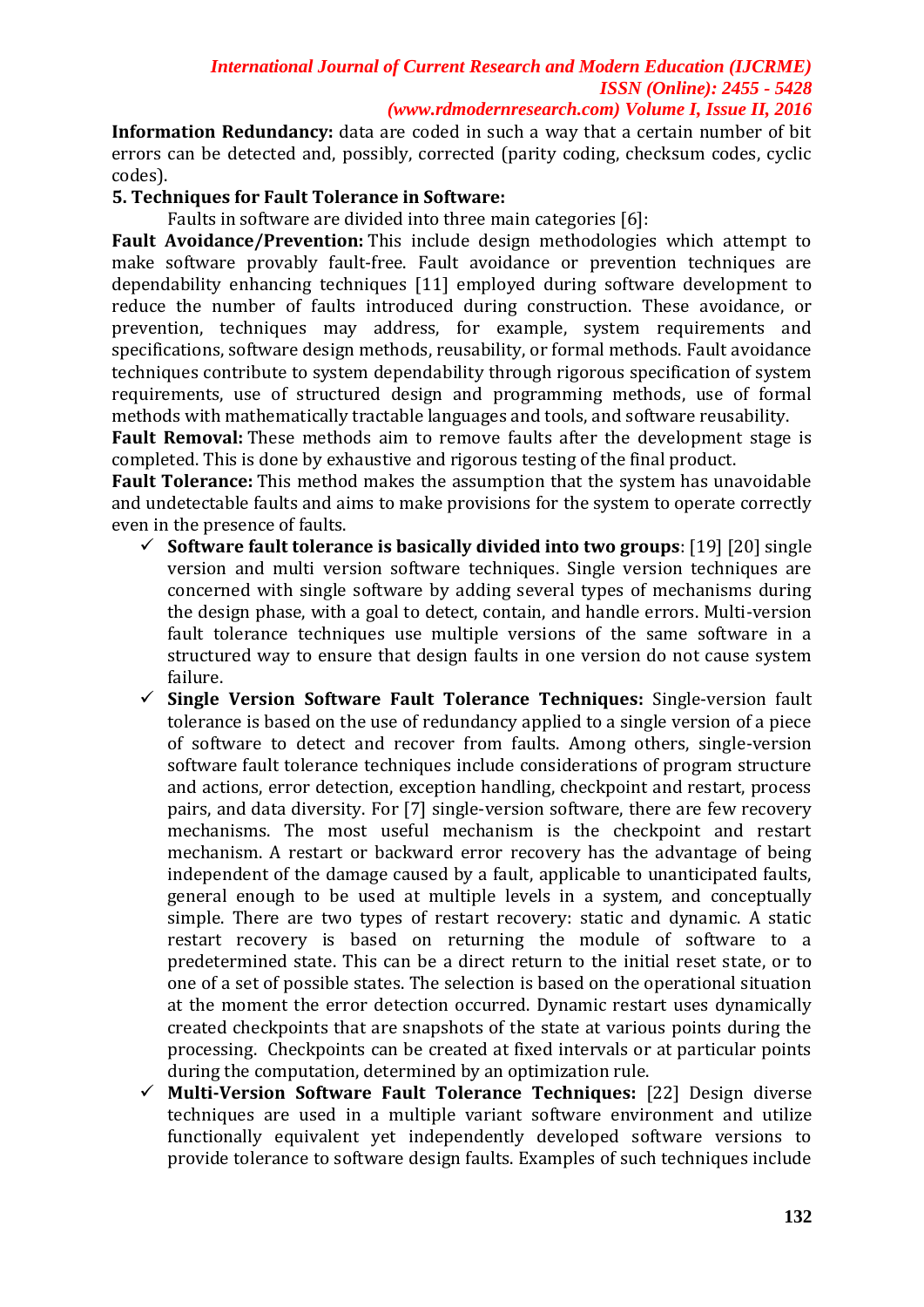*(www.rdmodernresearch.com) Volume I, Issue II, 2016*

recovery blocks, N-version programming. There are two strategies for software fault tolerance.



 **Error Processing**: error removal, before failure occurs Error detection: identification of erroneous state(s) Error diagnosis: damage assessment

Error recovery: error-free state substituted to erroneous state

 $\checkmark$  Backward recovery: system brought back in state visited (Before error occurrence)

Recovery points (checkpoint)

 $\checkmark$  Forward recovery: Erroneous state is discarded and correct one is determined without losing any computation.

Error processing aims to remove errors from the software state and can be implemented by substituting an error-free state in place of the erroneous state, called error recovery, or by compensating for the error by providing redundancy, called error compensation. Error recovery can be achieved by either forward or backward error recovery.

**Fault Treatment:** [23] avoiding fault(s) to be activated again

- **Fault Diagnosis:** Determination of error causes
- **Fault Isolation:** Removing faulty components from Subsequent execution process. System no longer able to deliver same service.
- **Reconfiguration:** Modification of system structure, such that non- Failed components deliver degraded service

Fault treatment, aims to prevent activation of faults and so action is taken before the error creeps in.

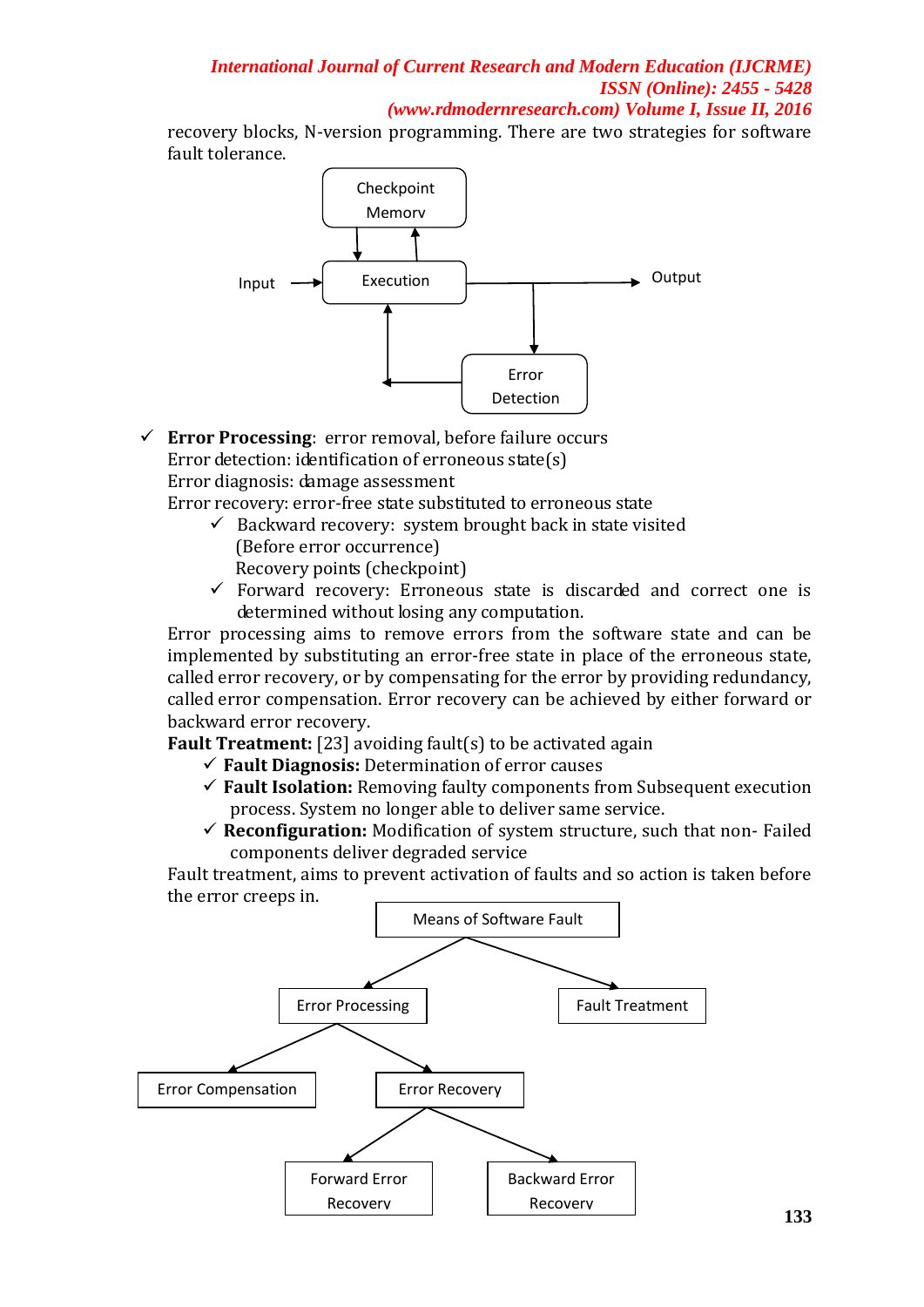### *International Journal of Current Research and Modern Education (IJCRME) ISSN (Online): 2455 - 5428 (www.rdmodernresearch.com) Volume I, Issue II, 2016*

### **6. Design of Fault Tolerance:**

A fault tolerance is a setup or configuration that prevents a computer or network device from failing in the event of an unexpected problem or error. To make a computer or network fault tolerant requires that the user or company to think how a computer or network device may fail and take steps that help prevent that type of failure. Below are some examples of steps that can be taken [10] [11].

A fault is a term that describes a malfunction that occurs in hardware or software.

- **Power Failure** Have the computer or network device running on a [UPS.](http://www.computerhope.com/jargon/u/ups.htm) In the event of a power outage, make sure the UPS can notify an administrator and properly turn off the computer after a few minutes if the power is not restored.
- **Power Surge** If no UPS is connected to the computer or the UPS does not provide [surge](http://www.computerhope.com/jargon/s/surge.htm) protection, a surge protector connected to the computer or network device would help prevent the device from failing in the event of a power surge.
- $\checkmark$  **Data loss** Run [backups](http://www.computerhope.com/jargon/b/backup.htm) daily or at least monthly on the computer if important information is stored on it. Create a [mirror](http://www.computerhope.com/jargon/m/mirrorin.htm) of the data on an alternate location.
- **Device or Computer failure -** Have a second device, computer, or computer components available in the event of failure to prevent a long down time.
- **Unauthorized access** If connected to a network, setup a [firewall.](http://www.computerhope.com/jargon/f/firewall.htm)
- $\checkmark$  **Frequently check for updates** Make sure the operating system and any running programs have the latest updates.
- $\checkmark$  Lock device or password protect computer When not in use lock the computer and store the computer or network device in a secure area.
- **Overload** Setup an alternate computer or network device that can be used as an alternative access point or can share the load either through a [load](http://www.computerhope.com/jargon/l/loadbala.htm)  [balancing](http://www.computerhope.com/jargon/l/loadbala.htm) or [round robin](http://www.computerhope.com/jargon/r/rounrobi.htm) setup.
- $\checkmark$  Virus Make sure the computer has updated virus definitions.

# **7. Fault-Tolerance Response Stages:**

[12][13]The following table shows the detail of the ten system fault response stages, and gives each stage a detailed explanation and some more points that need to pay attention.

**Fault Confinement:** This technique may be applied in both hardware and software. For instance, it can be achieved by liberal use of fault detection circuits, consistency checks before performing a function ("mutual suspicion"), and multiple requests / confirmations before performing a function.

**Fault Detection:** Locate the fault. Multiple techniques have been developed and applied for fault detection. They can be basically classified into off-line fault detection and on-line fault detection. With the off-line detection, the device is unable to perform any function during the test, while for the on-line detection; the operation can keep going on while tests and the consequent work are being applied.

**Fault Masking:** Also called static redundancy, fault masking techniques hide the effects of failures through the means that redundant information outweighs the incorrect information. Majority voting is an example of fault masking.

**Retry:** It may appear that "retry" should be attempted after recovery is affected. But many times an operation that failed will execute correctly if it is tried again immediately. For instance, a transient error may prevent a successful operation, but an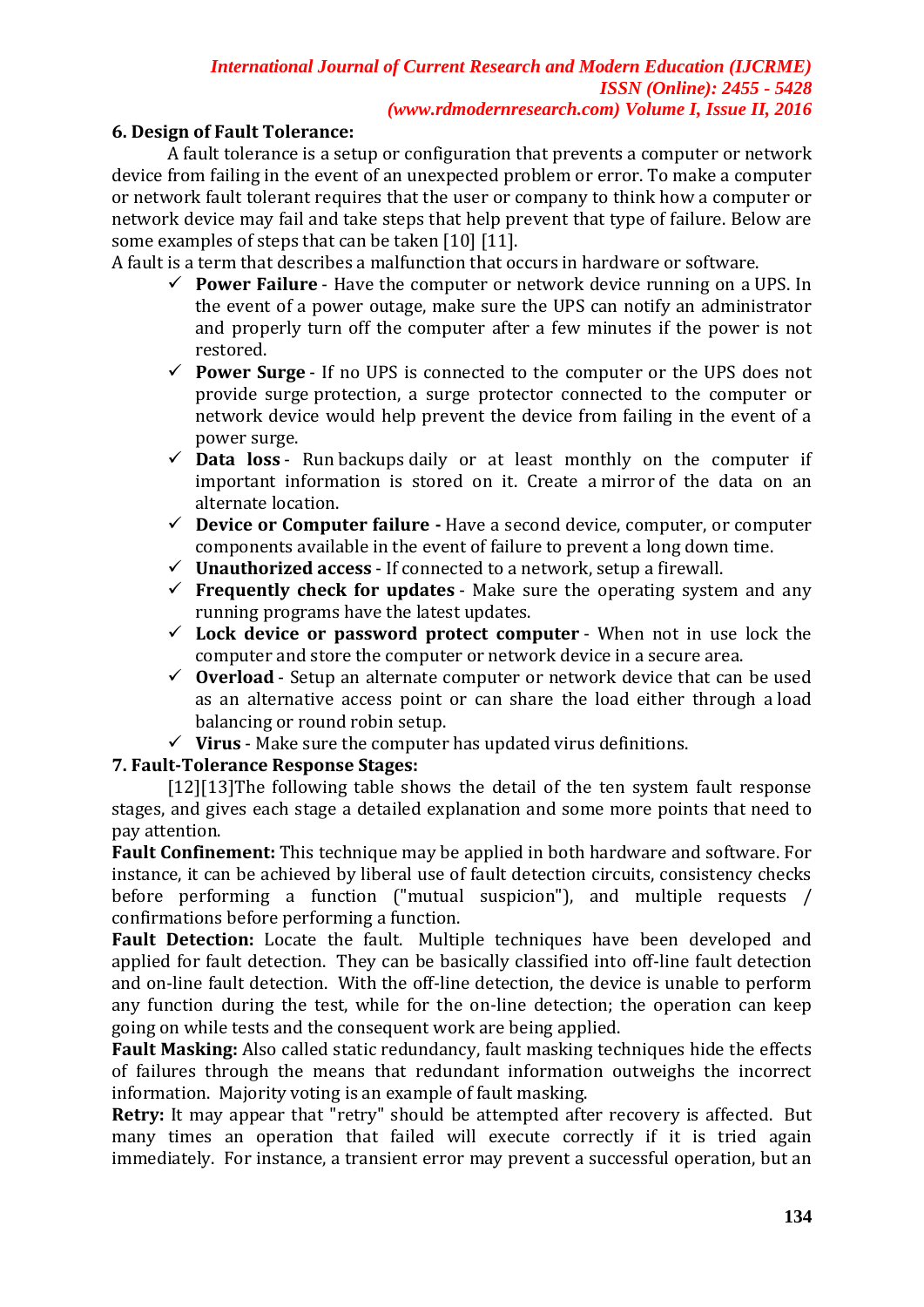*(www.rdmodernresearch.com) Volume I, Issue II, 2016*

immediate retry will succeed since the transient will have died away a few moments later.

**Diagnosis:** Diagnosis stage becomes necessary when detection could not provide fault location and other fault information

**Reconfiguration:** If a gut is detected and a permanent failure located, the system may be able to reconfigure its components to replace the failed component or to isolate it from the rest of the system. The component may be replaced by backup spares. Alternatively, it may simply be switched off and the system capability degraded as

called graceful degradation

**Recovery:** After detection and maybe reconfiguration, the effects of errors must be eliminated. Normally the system operation is backed up to some point in its processing that preceded the fault detection, and operation recommences from this point. This form of recovery, often called rollback, usually entails strategies using backup files, check pointing, and journaling.

**Restart:** This might be possible in the case too much information is damaged by an error, or if the system is not designed for recovery. A "hot" restart, a resumption of all operations from the point of fault detection, is possible only if the occurred damage is not unrecoverable. A "warm" restart implies that only some of the processes can be resumed without loss. A "cold" restart corresponds to a complete reload of the system, with no processes surviving.

**Repair:** Replace the damaged component. It can be either off-line or on-line.

**Reintegration:** After all, the repaired the device or module is reintegrated into the system. And especially for on-line repair, this has to be done without delay system operation.

### **8. Applications of Fault-Tolerance:**

Fault-tolerance techniques were used to cope with physical defects of individual hardware components. [20-22]Designers of early computing systems employed redundant structures with voting to eliminate the effect of failed components; errordetection or correcting codes to detect or correct information errors, diagnostic techniques to locate failed components and automatic switch over's to replace them. Fault tolerance can include:

- $\checkmark$  Responding to a power failure
- $\checkmark$  Immediately using a backup system in the event of a system failure
- $\checkmark$  Allowing mirrored disks to immediately take over for a failed disk

Multiple processors working together and comparing data and output for errors, then immediately correcting the detected errors.

# **9. Conclusion:**

In this survey, a lot of techniques have been developed for achieving fault tolerance in software. The application of all of these techniques is relatively new to the area of fault tolerance. Furthermore, each technique will need to be suited to particular applications. [23] [24] The differences between each technique provide some flexibility of application. In general fault tolerance computing is considered as a study of faults, as mastering of faults behavior is the reasonable starting point of stopping their effects as any system defects. Most of the techniques and tools are generated initially for coping with hardware defects. And software fault tolerance research has drawn more and more focus nowadays, as the majority of system defects are shown to be software defects. Fault removal methods aim to remove faults after the development stage is completed. [25] This is done by exhaustive and acute testing of the final product. Fault tolerance method makes the assumption that the system has unavoidable and undetectable faults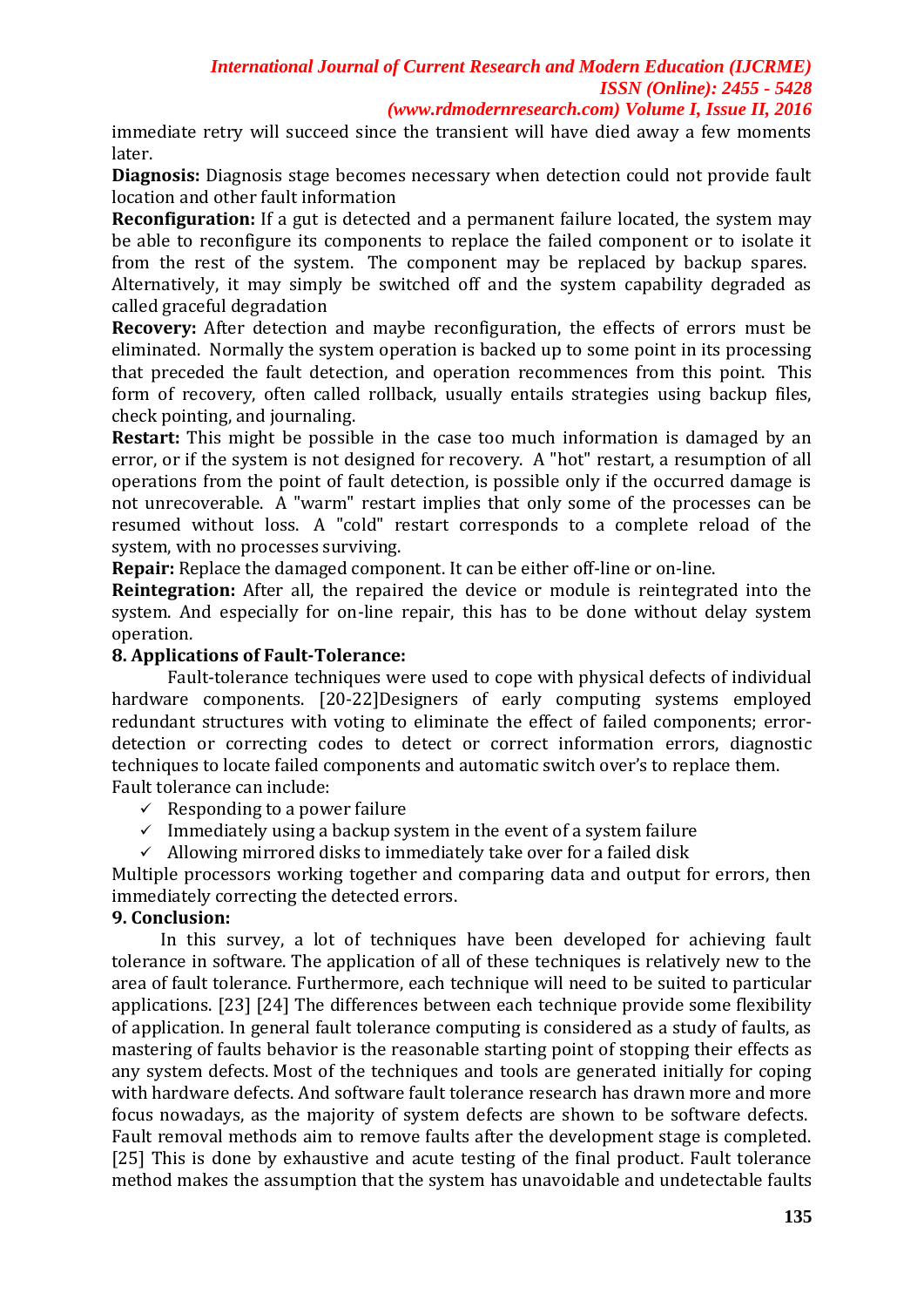*(www.rdmodernresearch.com) Volume I, Issue II, 2016*

and aims to make provisions for the system to operate correctly even in the presence of faults.

# **10. References**

- 1. [Chris Inacio](mailto:%3cmailto:%20inacio@ece.cmu.edu%3e) "Software Fault Tolerance" Spring1998.
- 2. Ying Shi "Fault Tolerance Computing—Draft" Spring1999.
- 3. Hampton, Virginia "Software Fault Tolerance: A Tutorial"Wilfredo Torres-Pomales Langley Research Center NASA / TM-2000-210616.
- 4. P. Jalote "Fault Tolerance in Distributed Systems" Prentice-Hall, Englewood Cliffs, New Jersey, 1994. [ [bib](http://pop-art.inrialpes.fr/~girault/Projets/FT/ft-bib.html#jalote94) ]
- 5. Randell, B. "System Structure for Software Fault Tolerance" IEEE Transactions on Software Engineering, Vol. SE-1, No. 2, 1975, pp. 220.232.
- 6. "Software fault tolerance techniques and implementation" British Library Cataloguing in Publication Data Pullum, Laura ISBN 1-58053-470-8
- 7. "System Structure for Software Fault Tolerance" Brian Randell IEEE Transactions on Software Engineering, VOL. SE-1, NO. 2, JUNE 1975
- 8. Michael Ly "Software Fault Tolerance in Computer Operating Systems" Chapter 11 in Software Fault Tolerance (NASA-CR-197999)
- 9. [P. J. Denning](https://en.wikipedia.org/wiki/P._J._Denning) ["Fault tolerant operating systems".](http://portal.acm.org/citation.cfm?id=356680&dl=ACM&coll=&CFID=15151515&CFTOKEN=6184618) ACM Computing Surveys [ISSN](https://en.wikipedia.org/wiki/International_Standard_Serial_Number) [0360-0300](https://www.worldcat.org/issn/0360-0300) (December 1976).
- 10. Sarpreet Singh, Inderpreet Kauret al "Fault Tolerance Testing for Crash and Omission Transient Failure during Resource Scheduling of Grid Computing", International Journal of Computer Science and Mobile Computing, Vol.3 Issue.5, May- 2014.
- 11. ZaipengXie, Hongyu Sun and Kewal Saluja "A Survey of Software Fault Tolerance Techniques" \*University of Wisconsin-Madison/Department of Electrical and Computer Engineering1415 Engineering Drive, Madison WI 53706 USA.
- 12. Algirdas Avizienis "Fault-Tolerant Systems" IEEE Transactions on Computers, VOL. C-25.
- 13. Avizienis, A. "Dependable Computing and Fault-Tolerant Systems" Vol. 1: TheEvolution of Fault-Tolerant Computing, Vienna: Springer-Verlag 1987.
- 14. Cott D. Stoller, Fred B. Schneider "Automated Analysis of Fault-Tolerancein Distributed Systems Formal Methods in System Design" 2005Springer Science + Business Media.
- 15. Elena Dubrova, "Fault Tolerant Design: An Introduction" Royal Institute of Technology Stockholm, Sweden Kluwer Academic Publishers Boston/Dordrecht/London
- 16. Kjetil Nørvag, "An Introduction to Fault-Tolerant Systems" Norwegian University of Science and Technology7034 Trondheim, Norway, IDI Technical Report 6/99, Revised July 2000ISSN 0802-6394.
- 17. Arif Sari, Murat Akkaya, "Fault Tolerance Mechanisms in Distributed Systems" Int. J. Communications, Network and System Sciences, 2015, 8, 471- 482Published Online December 2015
- 18. R. K. Bawa Ramandeep Singh, "Comparative Analysis of Fault Tolerance Techniques in Grid Environment" International Journal of Computer Applications (0975 – 8887) Volume 41– No.1, March 2012
- 19. By Charlie Russel and Sharon Crawford "Planning Fault Tolerance and Avoidance" Chapter 7 from Microsoft Windows 2000 Server Administrator's Companion, published by Microsoft Press.